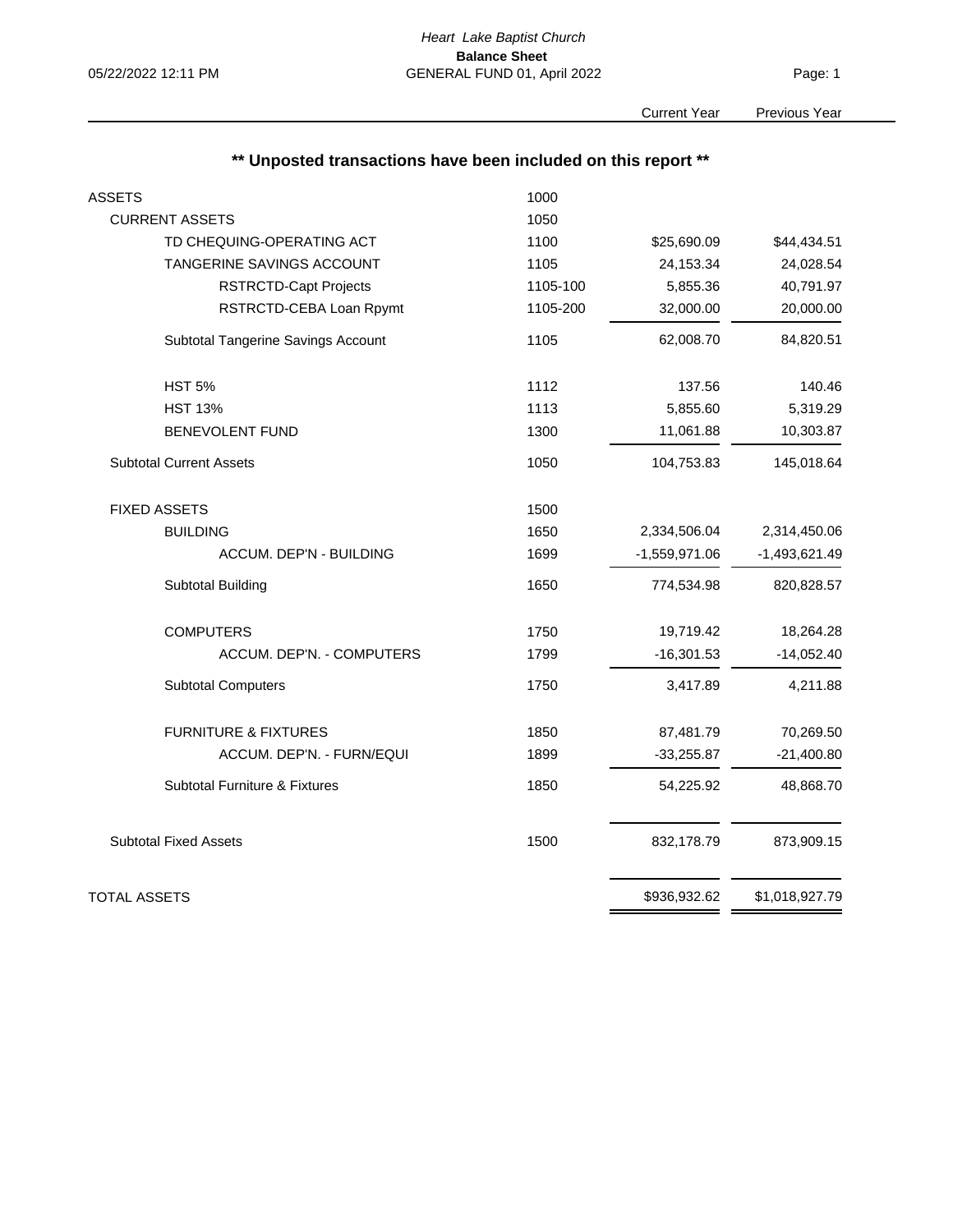Page: 2

Current Year

|  | Previous Year |
|--|---------------|

| ** Unposted transactions have been included on this report ** |          |              |                |
|---------------------------------------------------------------|----------|--------------|----------------|
| <b>LIABILITIES</b>                                            | 2000     |              |                |
| <b>CURRENT LIABILITIES</b>                                    | 2100     |              |                |
| OPTIONAL BENEFIT DEDN                                         | 2450     | \$21.22      | \$59.58        |
| <b>SUPERANNUM PAYABLE</b>                                     | 2500     | 4,110.06     | 2,314.64       |
| <b>ACCRUED LIABILITIES</b>                                    | 2550     |              |                |
| DEFERRED RENTAL INCOME                                        | 2562     | 0.00         | 1,820.00       |
| <b>Subtotal Current Liabilities</b>                           | 2100     | 4,131.28     | 4,194.22       |
| <b>LONG-TERM LIABILITIES</b>                                  | 2600     |              |                |
| <b>MORTGAGES &amp; LOANS</b>                                  | 2610     |              |                |
| CBOQ-YORKMINSTER MORTGAGE                                     | 2660     | 48,259.43    | 51,766.89      |
| <b>CBOQ MORTGAGE</b>                                          | 2661     | 381,530.80   | 409,319.02     |
| <b>LOANS</b>                                                  | 2665     |              |                |
| <b>LOANS</b>                                                  | 2665-700 | 40,000.00    | 40,000.00      |
| Subtotal Long-term Liabilities                                | 2600     | 469,790.23   | 501,085.91     |
| <b>TOTAL LIABILITIES</b>                                      |          | 473,921.51   | 505,280.13     |
| FUND BALANCE/EQUITY                                           | 3000     |              |                |
| <b>EQUITY</b>                                                 | 3001     | \$433,017.72 | \$448,827.15   |
| <b>Equity Reserve</b>                                         | 3001-800 | 29,993.39    | 64,820.51      |
| <b>TOTAL EQUITY</b>                                           |          | 463,011.11   | 513,647.66     |
| TOTAL LIABILITIES AND EQUITY                                  |          | \$936,932.62 | \$1,018,927.79 |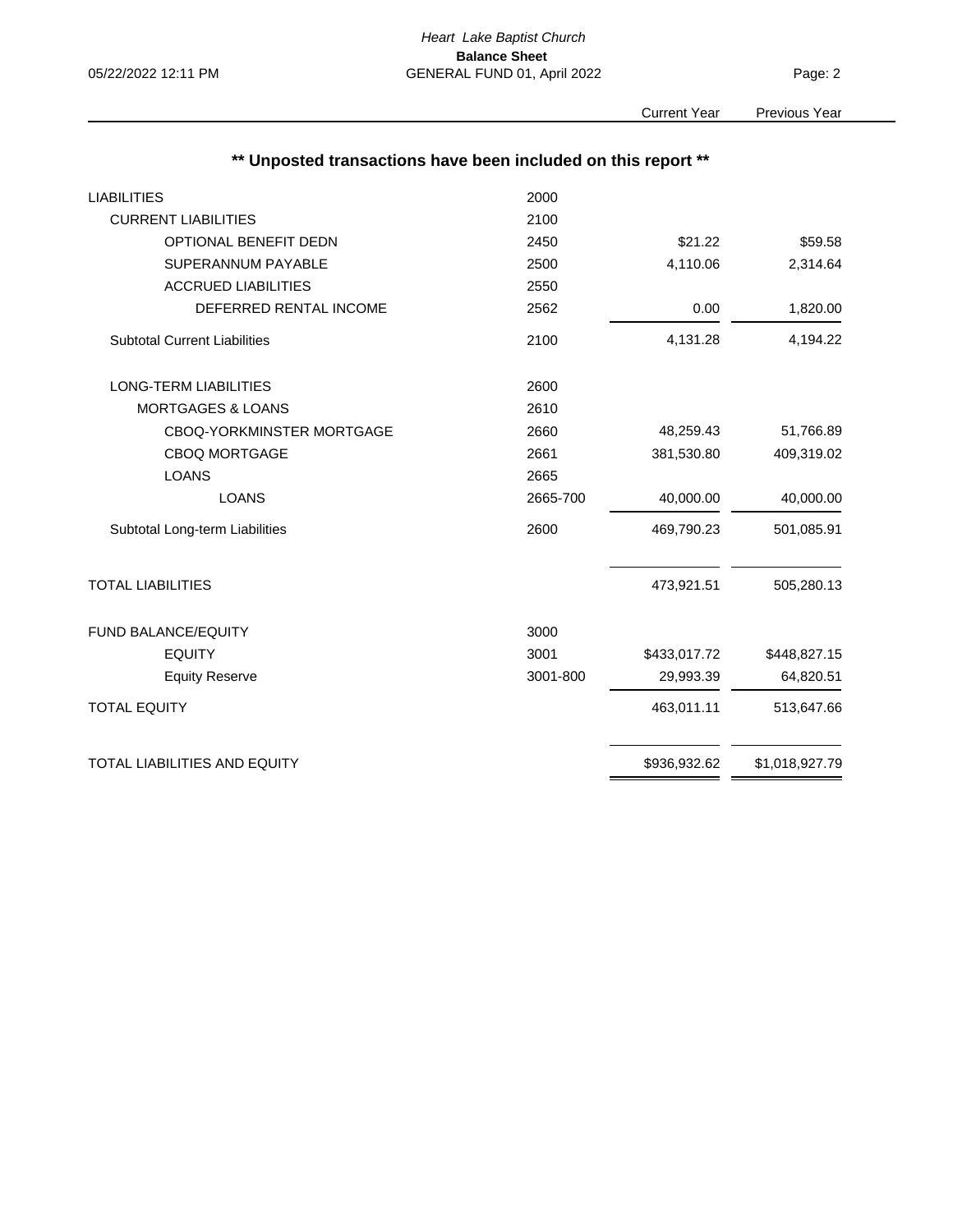## *Heart Lake Baptist Church* **Income and Expense Statement** 05/22/2022 12:12 PM GENERAL FUND 01, April 2022

Current Period Year to Date Year to Date

|                                      |                                                               |             |              | <b>Budget</b> | <b>Difference</b> |              |
|--------------------------------------|---------------------------------------------------------------|-------------|--------------|---------------|-------------------|--------------|
|                                      | ** Unposted transactions have been included on this report ** |             |              |               |                   |              |
| <b>REVENUE</b>                       | 4000                                                          |             |              |               |                   |              |
| <b>GENERAL</b>                       | 4050                                                          |             |              |               |                   |              |
| <b>LOOSE OFFERING</b>                | 4100                                                          | \$333.00    | \$1,857.30   | \$6,250.00    | $-$4,392.70$      | \$7,500.00   |
| <b>REGULAR OFFERING</b>              | 4200                                                          | 43,748.61   | 327,679.11   | 360,027.00    | $-32,347.89$      | 432,032.39   |
| <b>CEWS Subsidy</b>                  |                                                               |             |              |               |                   |              |
| <b>CRHP Subsidy</b>                  | 4355                                                          | 0.00        | 5,831.93     | 3,750.00      | 2,081.93          | 4,500.00     |
|                                      | 4356                                                          | 0.00        | 335.27       | 0.00          | 335.27            | 0.00         |
| <b>RENTAL INCOME</b>                 | 4500                                                          | 0.00        | 2,270.00     | 8,333.30      | $-6,063.30$       | 10,000.00    |
| <b>INTEREST</b>                      | 4550-101                                                      | 0.00        | 115.10       | 83.30         | 31.80             | 100.00       |
| <b>Subtotal General</b>              | 4050                                                          | 44,081.61   | 338,088.71   | 378,443.60    | $-40,354.89$      | 454,132.39   |
| <b>OTHER REVENUE</b>                 | 4555                                                          |             |              |               |                   |              |
| Grants                               | 4570                                                          | 0.00        | 20,874.00    | 0.00          | 20,874.00         | 0.00         |
| Missional Generosity CBOQ            | 4572                                                          | 0.00        | 1,000.00     | 0.00          | 1,000.00          | 0.00         |
| BENEVOLENT OFFERING                  | 4700                                                          | 2,219.91    | 20,297.00    | 0.00          | 20,297.00         | 0.00         |
| <b>Subtotal Other Revenue</b>        | 4555                                                          | 2,219.91    | 42,171.00    | 0.00          | 42,171.00         | 0.00         |
| <b>TOTAL INCOME</b>                  |                                                               | 46,301.52   | 380,259.71   | 378,443.60    | 1,816.11          | 454,132.39   |
| <b>EXPENSES</b>                      | 5000                                                          |             |              |               |                   |              |
| <b>EMPLOYEES</b>                     |                                                               |             |              |               |                   |              |
| SALARY                               | 5050                                                          |             |              |               |                   |              |
| <b>BENEFITS</b>                      | 5100                                                          | \$16,429.86 | \$191,850.09 | \$177,770.13  | $-$14,079.96$     | \$213,324.14 |
|                                      | 5115                                                          |             |              |               |                   |              |
| <b>PENSION</b>                       | 5120                                                          | 842.75      | 9,219.71     | 8,914.90      | $-304.81$         | 10,697.83    |
| <b>CPP EXPENSE</b>                   | 5130                                                          | 867.43      | 7,543.00     | 6,987.50      | $-555.50$         | 8,385.04     |
| EI EXPENSE                           | 5140                                                          | 363.41      | 3,287.87     | 3,276.10      | $-11.77$          | 3,931.39     |
| <b>BASIC BENEFITS</b>                | 5150                                                          | 1,715.93    | 14,431.13    | 17,625.00     | 3,193.87          | 21,150.00    |
| <b>EXPENSE ACCOUNT</b>               | 5160                                                          | 0.00        | 478.40       | 1,825.50      | 1,347.10          | 2,190.60     |
| <b>CELL PHONE</b>                    | 5162                                                          | 153.84      | 1,692.24     | 1,666.60      | $-25.64$          | 2,000.00     |
| <b>BOOK ALLOWANCE</b>                | 5170                                                          | 0.00        | 1,893.59     | 0.00          | $-1,893.59$       | 0.00         |
| <b>CONTINUING EDUCATION</b>          | 5180                                                          | 0.00        | 2,288.66     | 4,375.00      | 2,086.34          | 5,250.00     |
| <b>TRAVEL ALLOWANCE</b>              | 5190                                                          | 39.15       | 1,257.80     | 1,833.20      | 575.40            | 2,200.00     |
| PASTOR/SPOUSE CONFERENCE             | 5250                                                          | 0.00        | 0.00         | 1,333.30      | 1,333.30          | 1,600.00     |
| <b>Subtotal Benefits</b>             | 5115                                                          | 3,982.51    | 42,092.40    | 47,837.10     | 5,744.70          | 57,404.86    |
| Subtotal Employees                   | 5050                                                          | 20,412.37   | 233,942.49   | 225,607.23    | $-8,335.26$       | 270,729.00   |
| <b>PREMISES</b>                      | 5300                                                          |             |              |               |                   |              |
| <b>BUILD. &amp; PROPERTY MAINTNC</b> | 5310                                                          | 363.79      | 13,928.71    | 10,000.00     | $-3,928.71$       | 12,000.00    |
| <b>INSURANCE</b>                     | 5320                                                          | 0.00        | 10,489.41    | 8,552.50      | $-1,936.91$       | 10,263.00    |
| <b>JANITORIAL SERVICES</b>           | 5330                                                          | 1,122.56    | 12,220.41    | 10,416.70     | $-1,803.71$       | 12,500.00    |
| MORTGAGE INTEREST                    | 5350                                                          | 1,582.22    | 16,255.08    | 16,149.80     | $-105.28$         | 19,379.78    |
| <b>UTILITIES</b>                     | 5370                                                          | 952.18      | 10,121.87    | 12,083.30     | 1,961.43          | 14,500.00    |
| <b>Subtotal Premises</b>             | 5300                                                          | 4,020.75    | 63,015.48    | 57,202.30     | $-5,813.18$       | 68,642.78    |
| OTHER PROGRAMS                       | 5400                                                          |             |              |               |                   |              |
| <b>ADVERTISING</b>                   | 5410                                                          | 22.36       | 286.21       | 333.30        | 47.09             | 400.00       |
| <b>BANK SERVICE CHARGES</b>          | 5420                                                          | 0.00        | 275.50       | 291.70        | 16.20             | 350.00       |
| <b>EFT Service Charges</b>           |                                                               |             |              |               |                   |              |
|                                      | 5420-100                                                      | 0.00        | 212.55       | 208.30        | $-4.25$           | 250.00       |
| <b>Tithe.ly Service Charges</b>      | 5420-200                                                      | 290.58      | 2,469.46     | 2,500.00      | 30.54             | 3,000.00     |
| CBOQ CONVENTION SUPPORT              | 5430                                                          | 0.00        | 2,000.00     | 4,583.30      | 2,583.30          | 5,500.00     |
| <b>CBOQ Grant Disbursed</b>          | 5435                                                          | 0.00        | 1,000.00     | 0.00          | $-1,000.00$       | 0.00         |
| BENEVOLENT DISBURSED                 | 5440                                                          | 0.00        | 14,422.65    | 0.00          | $-14,422.65$      | 0.00         |

Annual Budget

YTD Budget